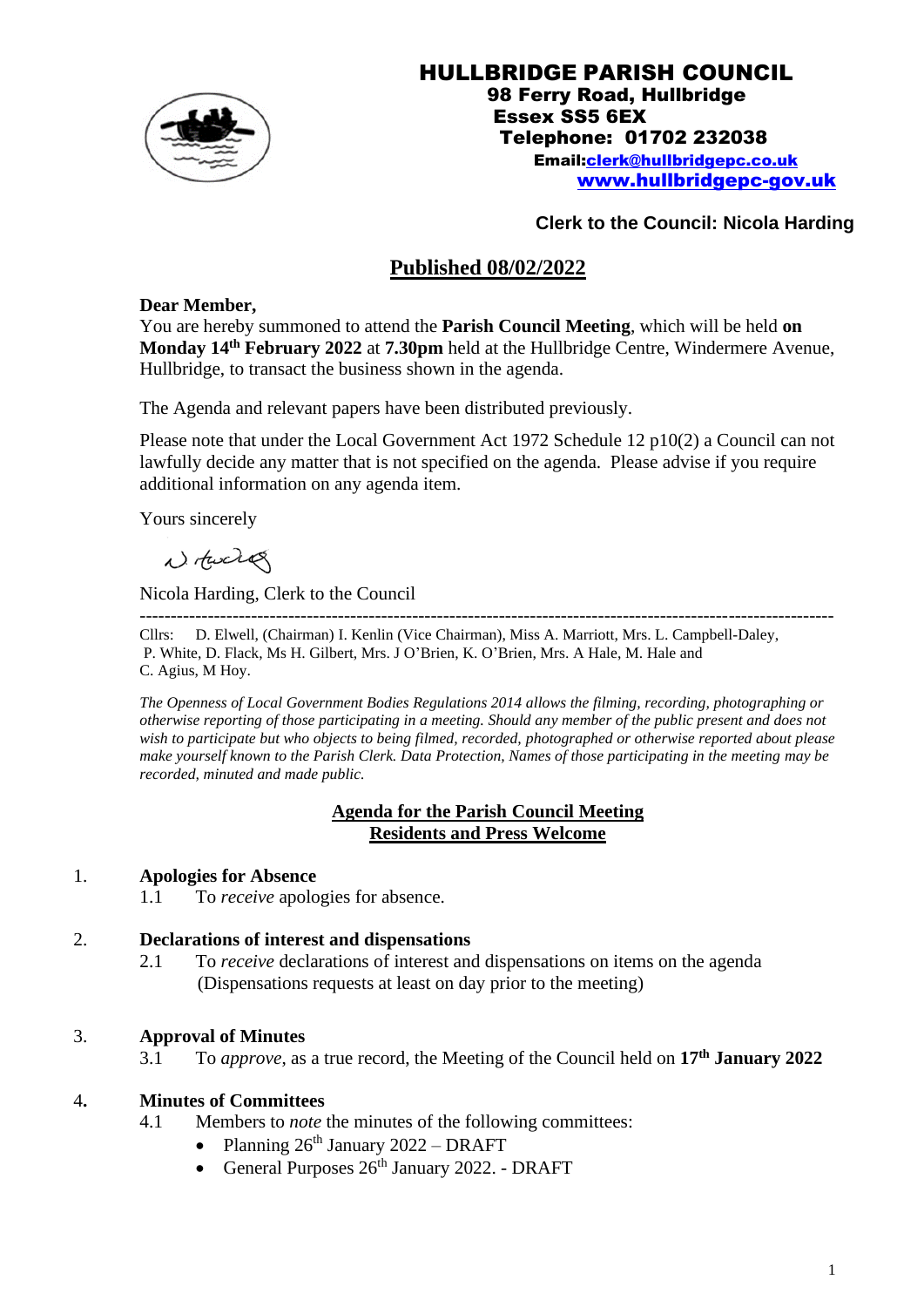5. **Public Participation** - *contributions from Residents, 15 minutes maximum on items on the Agenda and other contributions from Residents.*

# 6. **District & County Councillor Reports**

6.1 To *receive* reports form District and County Councillors. *the maximum time allowed for this item is 15 minutes.*

# **7. Chairmans/ Clerks Report**

7.1 Verbal report from the Chairman and or Clerk on items of interest but no formal decision can be made.

# 8. **Finance**

8.1 Members *to view* & *agree* the payments to be made in February and *agree* the bank statement and bank reconciliations and Trial balance for January.

# 9. **Healthcare in Hullbridge**

9.1 Update from meeting.

# 10. **Security Patrols**

10.1 Members to receive a report and discuss any items arising from the report. Members to *agree*  a working group and to *decide* the function and aims of the working group.

# 11. **Road/Safety Highways**

11.1 Update.

# 12. **Kendal Park / Rose Garden / River Footpath / Pooles Lane car park**

- 12.1 General Update.
- 12.2 Members to *agree* the cost to replace three dog waste bins.
- 12.3 Members to *agree* the cost to replace the door on the noticeboard outside the library.

# 13. **Footpaths / Highways**

13.1 Members *to view* the attached (Appendix 2) and *discuss and consider* any action to be taken regarding the Footpath issues.

13.2 Members *to view* the attached Appendix 2 and *discuss and consider* any action to be taken regarding the Highway issues listed

13.3 Members to receive an update on any Highways /Road Safety Issue progressed.

# 14. **Working Group Reports**

.

14.1 An update from any working groups held.

# 15. **Representatives on Outside Bodies**

- 15.1 Members *to receive* any reports from the following to whom the Parish Council has made Representation:
	- a) Parish Councillors
	- b) Citizen Advise Bureau (Cllr Mrs. L. Campbell-Daley)
	- c) Hullbridge Community Association ( Cllrs D Flack / Mrs. J O'Brien)
	- d) Hullbridge Centre (Cllr Mrs A Hale)
	- e) Rochford Hundred Assoc. of Local Councils(Cllrs Ms A Marriott / C.Agius)
	- f) Transport (Cllr Mrs L Campbell-Daley)
	- g) Parish Safety Volunteers / Heart Watch (Cllrs P White /Mr. J Chaffin)
	- h) Hullbridge Library (Cllr C. Agius)
	- i) Essex Coastal Forum (Cllrs. P White / D, Flack
	- j) Police Matters
	- k) Riverside Primary School. (Cllrs Ms A.Marriott/Cllr C.Agius)